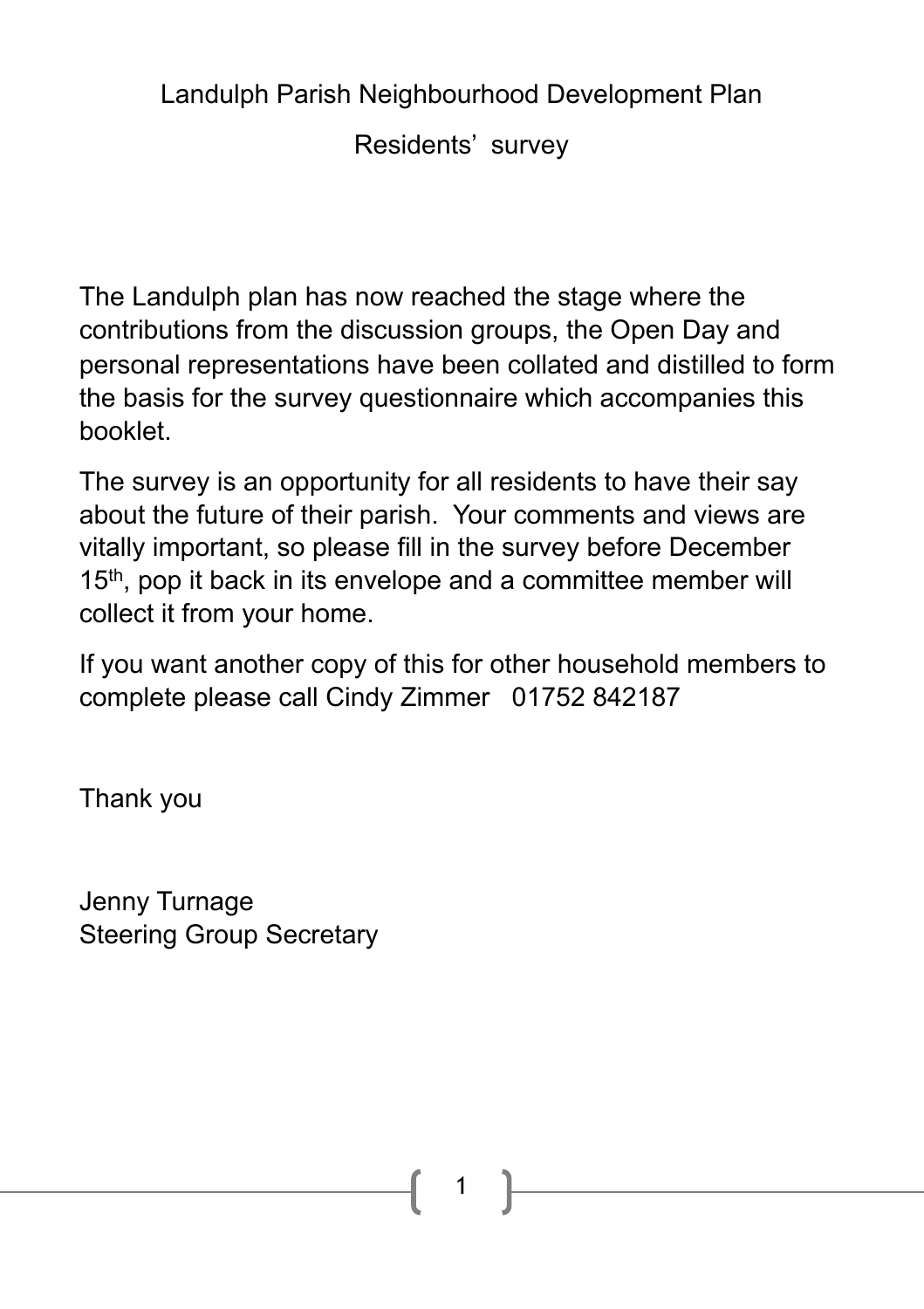## **Background and information about the plan**

A Neighbourhood plan relates *only to the use and development of land* in the Parish.

A plan can set out a vision for the area and planning policies covering the next 20 years.

Although the plan will reflect the views of the Parishioners it must also fit in with the relevant sections of the National Planning Policy and Cornwall's Local Development Plan. While developing the plan every effort must be made to consult and involve the whole community.

The objectives of the Landulph Plan , so far, cover Housing, Environment, Roads and Traffic, Business and Economic, Energy and Wellbeing.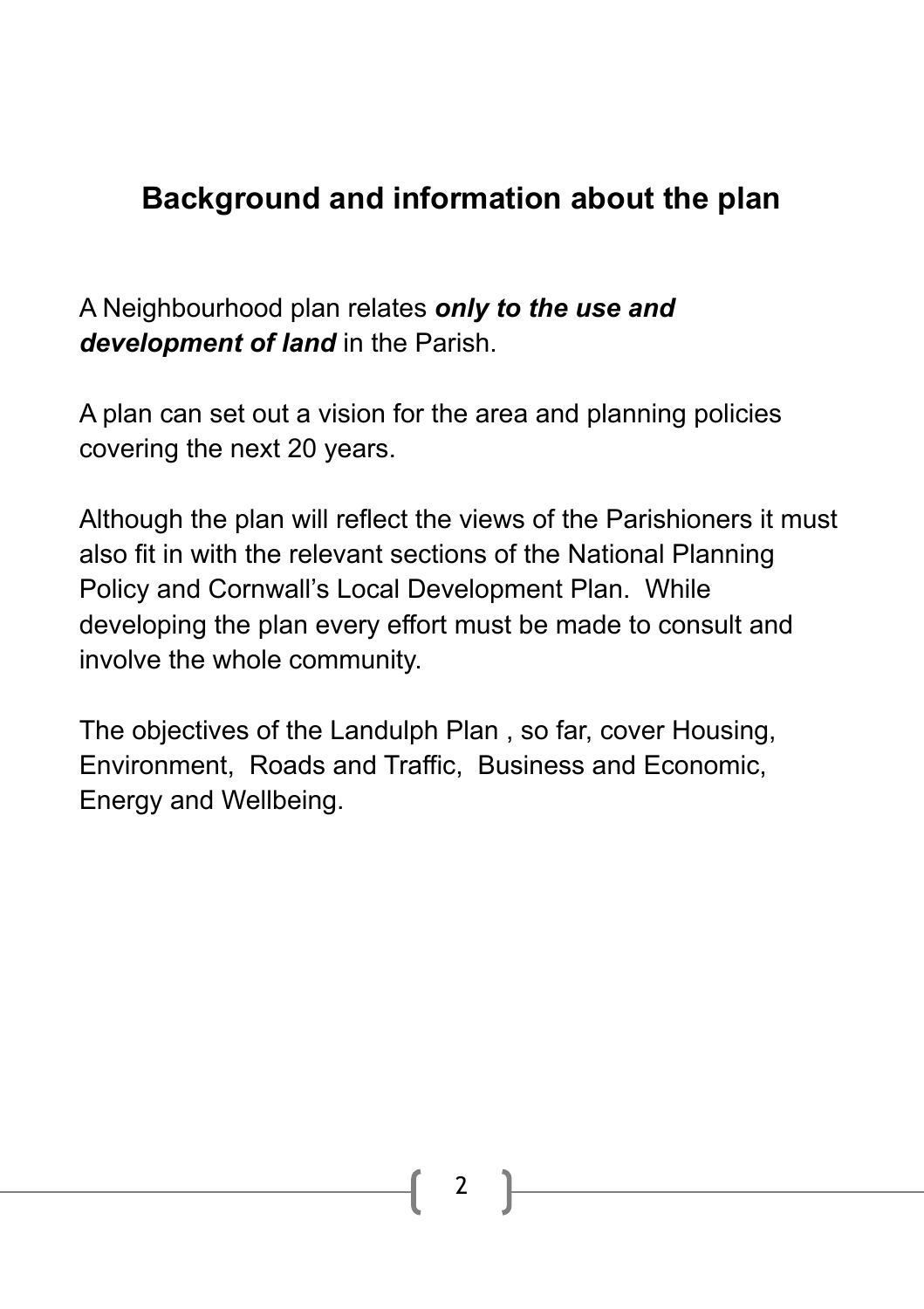## **Landulph Parish Vision**

Landulph Parish is a vibrant rural community comprising built environment, field and river, designated An Area of Outstanding Natural Beauty (AONB). Within this envelope farms and small businesses thrive, producing a balanced economic and social community.

Our vision looking forward to 2030 is to maintain this community for those who live and work here now and for future generations.

To achieve this Vision we have produced a number of objectives and policies.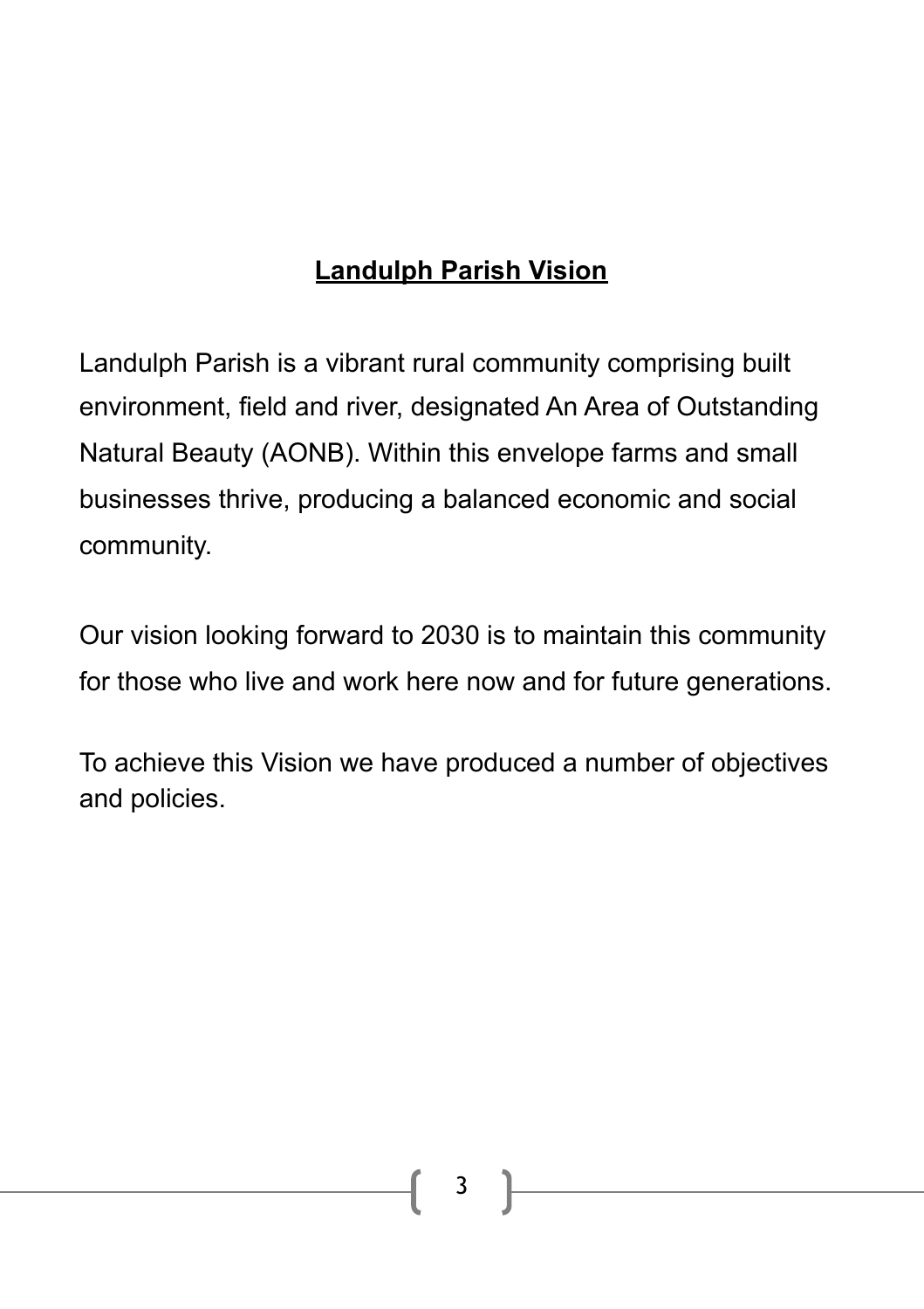# **1 Housing**

### **Housing Objective**

To meet future housing needs by providing a framework within which decisions on planning applications can be considered for the benefit of the community, using a sustainable and environmentally friendly approach.

#### **Housing Policies**

**HP 1**: To accommodate housing growth for people of all ages, incomes and housing size, including the building of more housing, at a level that will sustain existing community facilities.

**HP 2:** To ensure housing is built in keeping with the local character and distinctiveness of the area.

**HP 3**: To ensure that all new developments have sufficient parking provision with the aim of reducing on road parking.

**HP 4:** To ensure that all developments are in sympathy with the AONB.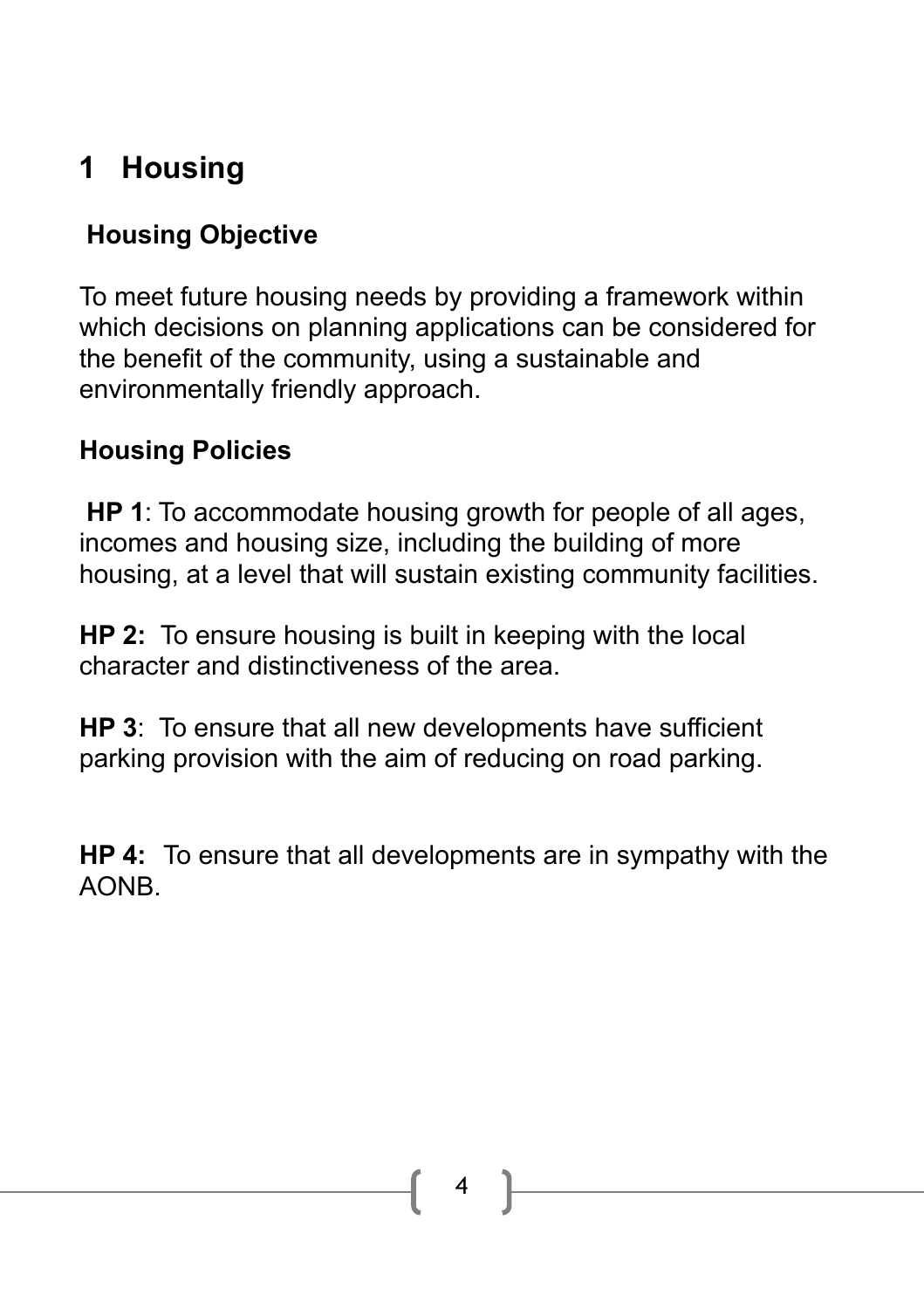# **2 Environment**

#### **Environment Objective**

To ensure that development is sensitive to both the natural environment and the existing built environment of the parish while safeguarding Landulph's existing strong sense of community and rural identity.

#### **Environment Policies**

**EP 1:**To protect and enhance the natural, built and historic aspects of the parish.

**EP 2:** To accommodate development to sustain the existing thriving rural parish.

**EP 3:**To retain or improve the existing network of footpaths and bridleways.

**EP4:**To retain or improve the existing access to the river beaches and slipways.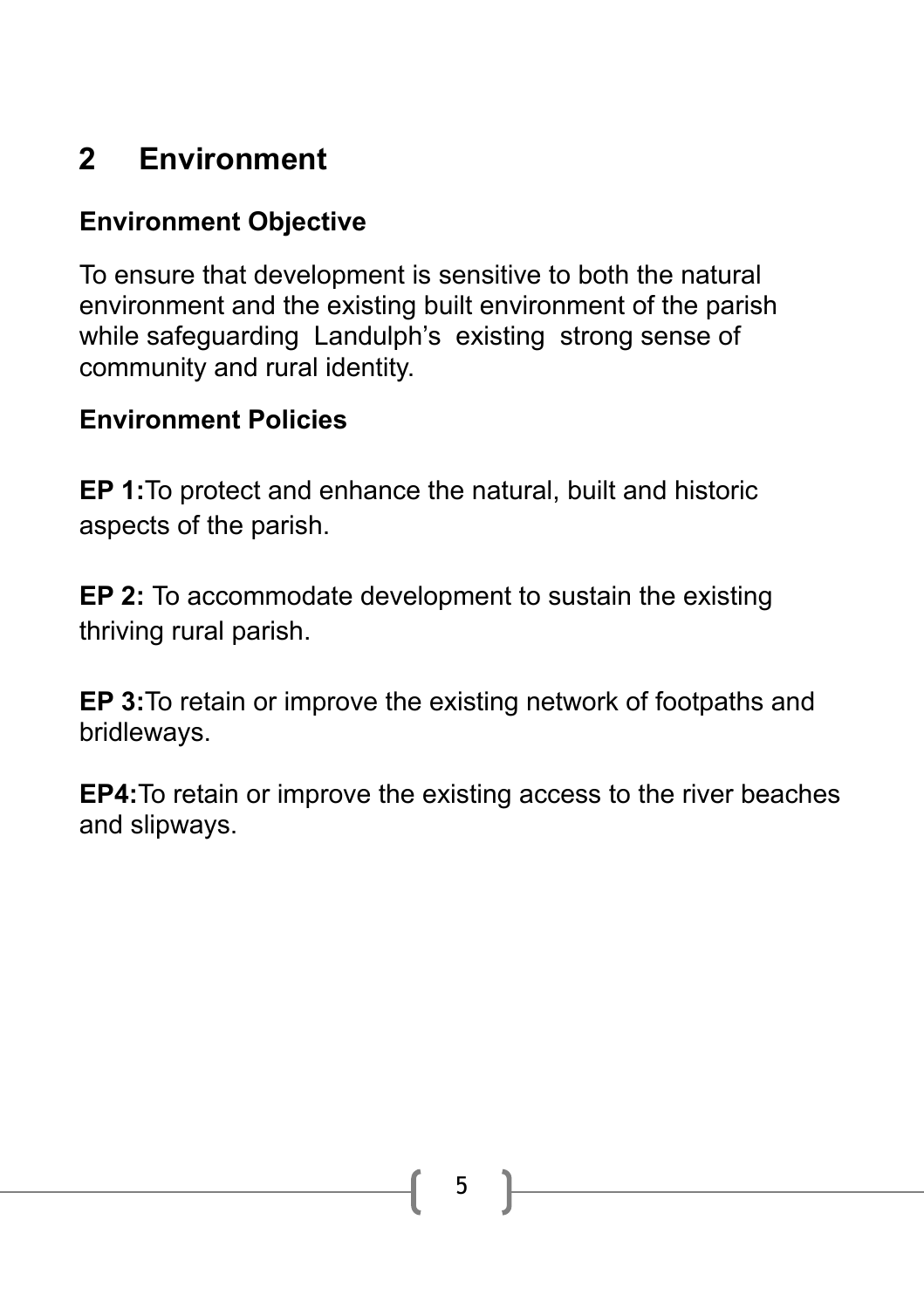## **3 Roads and Traffic**

### **Roads and Traffic Objective**

To ensure that additional traffic caused through new housing and business development can be accommodated within the existing road network. Steps will be taken to alleviate concerns about perceived congestion and safe usage.

#### **Roads Policies**

**R1:** Community Infrastructure Levy: A significant part of any sums accruing from the Local Element of the Community Infrastructure levy could be used to fund improvements in "passing places" and provision of some public footpaths.

**R2:** Housing and Business Development: Development within the Landulph NDP area should only be permitted where it can be shown that the increase in the volume and nature of road traffic can be safely accommodated. Consideration should also be given to adequate provision for parking.

### **Transport Policy**

**T1**: It is proposed that the Parish Council will have a policy to monitor the need for public transport at three yearly intervals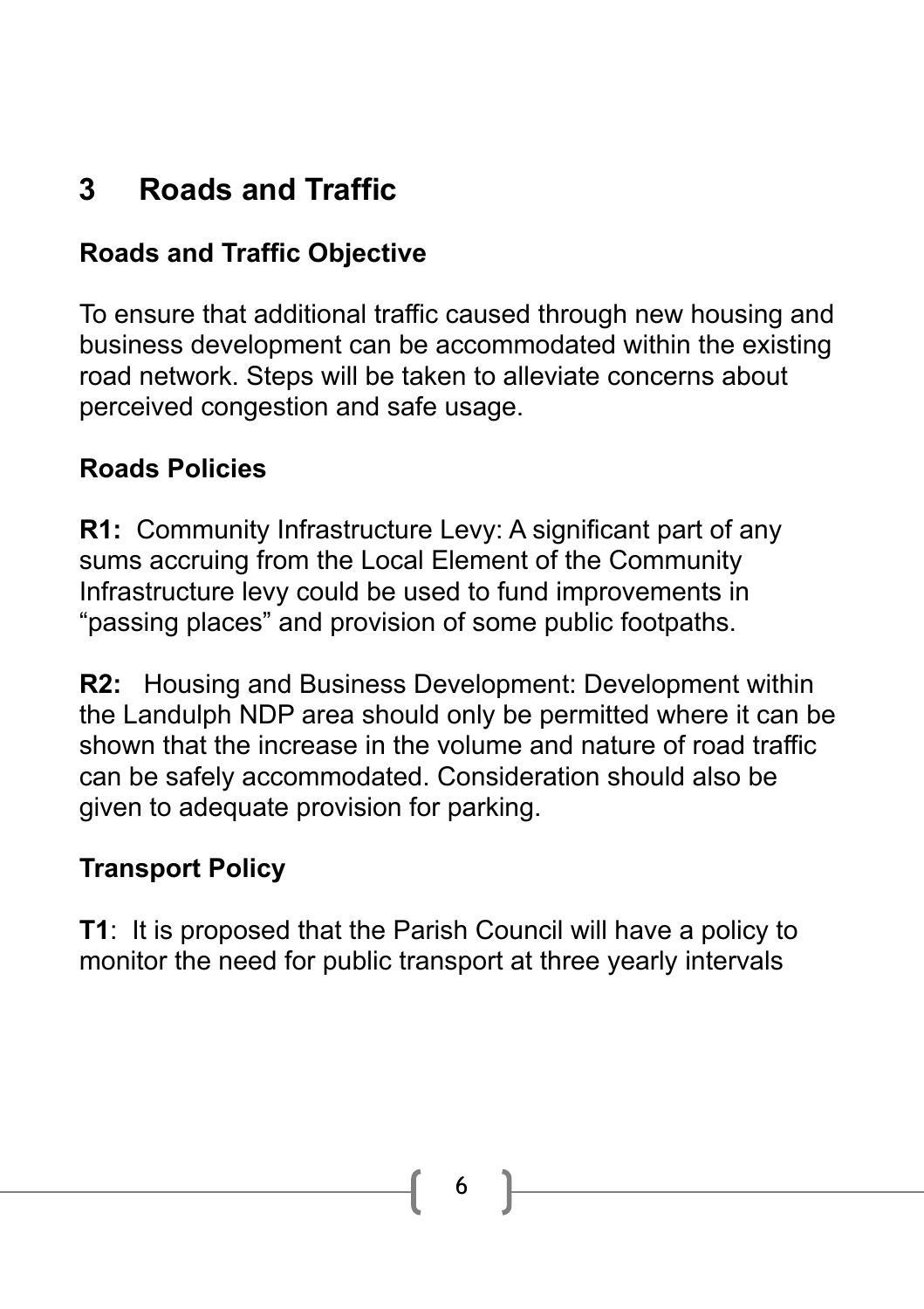### **Business and Economic Objective**

To support and encourage local businesses particularly those in agriculture, horticultural, tourism, marine, leisure and light industry, ensuring that people have good opportunities for and access to local employment; this includes the use of 'home as the office'.

#### **Business and Economic Policies**

**B1:**Existing Buildings— Conversion or change of use Applications for change of use of existing agricultural and residential buildings and outbuildings will be considered favourably, provided that such change of use is unlikely to result in increased road traffic beyond that which can reasonably be accommodated on the existing network of highways within the Parish and provided that such change of use will not have a negative impact on quality of life for neighbouring residential properties.

**B2:** New Build —Applications for the construction of new single business premises will be considered provided that the following three criteria are met:

- 1. It is sited such that the new building is appropriately landscaped (scale, character and appearance) in relation to any neighbouring residential properties.
- 2. It does not result in a negative impact on quality of life by neighbouring residential properties.
- beyond that which can reasonably be accommodated on the 3. The new business is unlikely to result in increased road traffic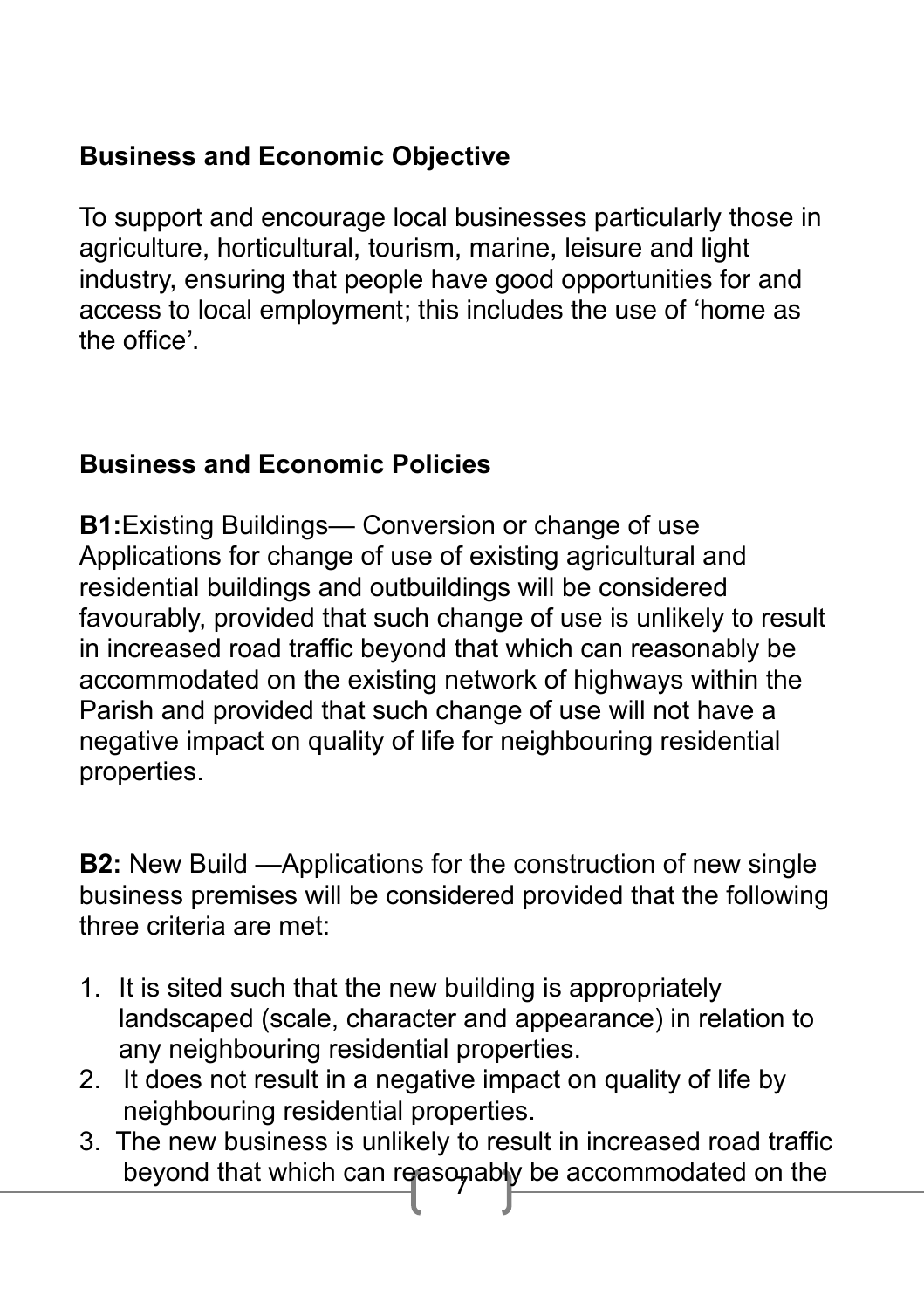existing network of highways within the Parish.

## **5 Energy**

#### **Energy Objective**

To promote energy need reduction before providing new energy sources

#### **Energy Policy**

**ER1:** Renewable energy schemes will only be supported if they do not have an unacceptable impact on the character and appearance of the immediate and wider landscape.

## **6 Wellbeing**

#### **Wellbeing Objective**

The Landulph Plan will seek to improve the social, economic and environmental well-being of Landulph Parish and the quality of life of those residing in it.

#### **Wellbeing Policies**

**HWB 1:** To maintain or improve access to open, green and blue spaces.

**HWB 2:** To preserve and enhance existing community facilities to maintain and promote a sense of community.

**HWB 3:** To protect assets of conamunity value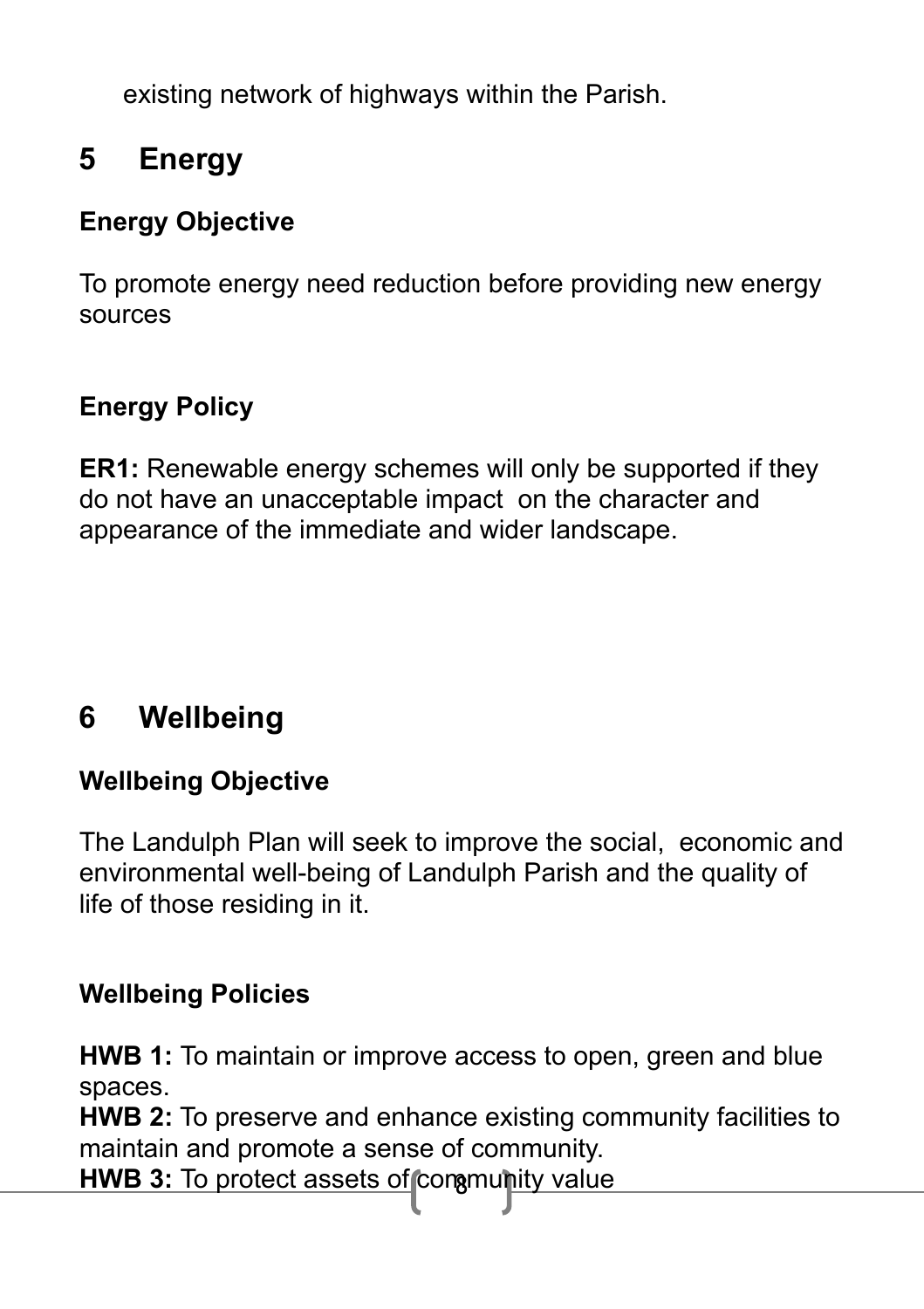#### **Evidence base**

Preparation of a development Plan requires clear evidence to support policies

#### 1 Housing

Public consultation has highlighted key areas: affordable housing, environmental protection, heritage conservation, growth of business and expansion of community facilities whilst overcoming the many transportation problems associated with the lack of efficient road network into and out of Landulph Parish.

Evidence relating to Affordable Housing can be gained from Housing and Homechoice Registers together with the results of the recent Parish Housing Needs Survey, comments from focus groups and the Open Day.

Affordable housing is provided to those who are eligible because their needs are not met by the open market. Eligibility is linked to local incomes and local house prices. There are many different types of affordable housing because people have different housing needs. For example, someone seeking work might need to rent a home at a very low price, or a young couple earning an average wage, might need help to buy their first home. Because households are in different circumstances with varying incomes, affordable housing schemes are designed to offer a range of choices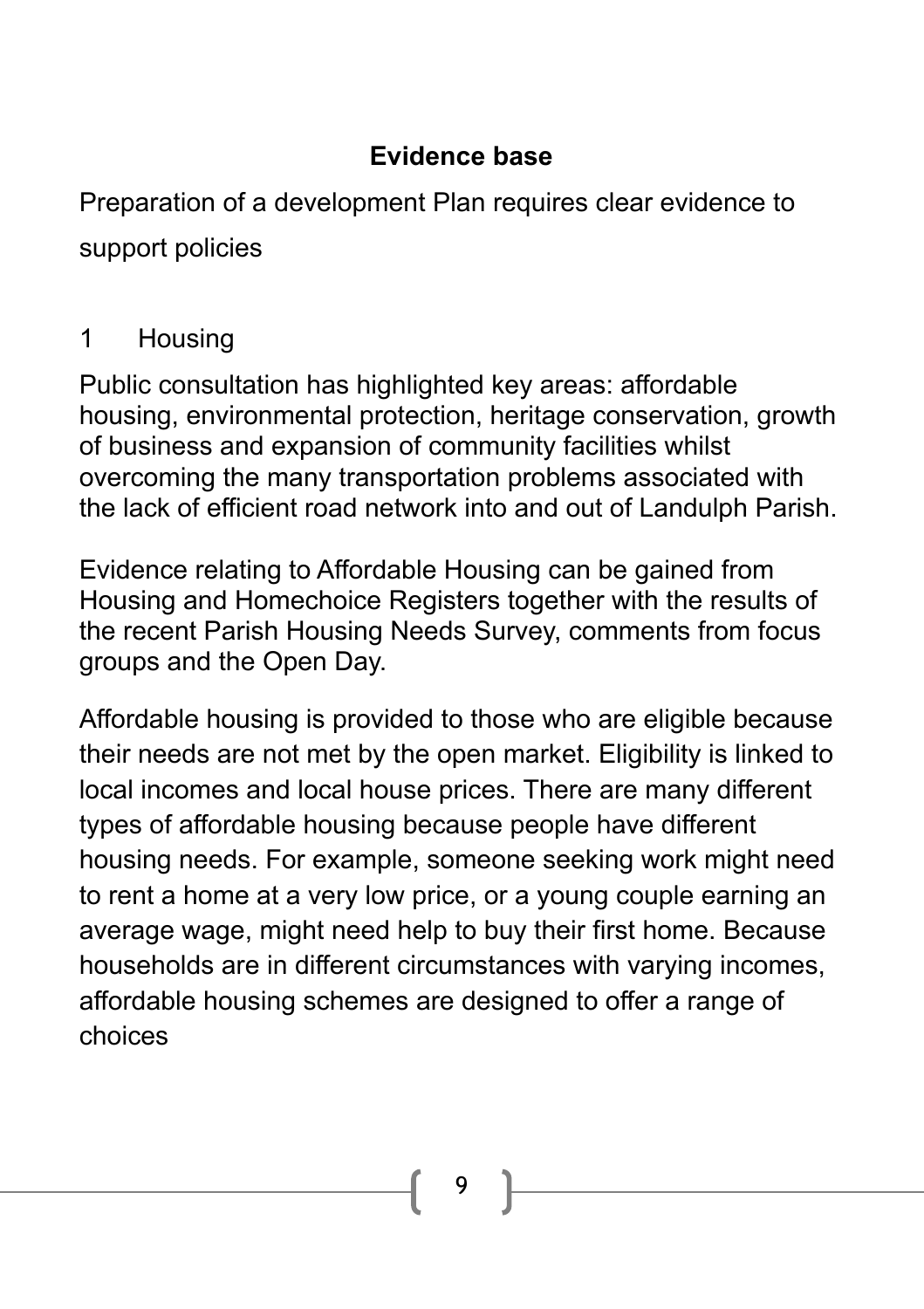## 2 Environment

Public consultation has recorded that most people are happy to live in Landulph and value the natural environment and rural character of the area.

Much of the parish is already protected by designation as an Area of Outstanding Natural Beauty, Site of Special Scientific Interest, Area of Great Scientific Value, County Wildlife Site, Special Protection Area and Cargreen conservation area. Hopes for the future identified are

1 Protect the rural environment

 2 Encourage some housing and business in a sensitive way

## **3** Roads and Traffic

The main issues so far raised by residents of the Parish have been

- \* the volume of traffic on the access roads from the A388 and consequential congestion
- \* lack of public transport
- \* car parking: generally, and the need for a public car park in Cargreen
- \* footpaths, particularly near the school

Residents are reluctant to accept any suggestion of widening access roads despite a perception of congestion and concerns about possible increase in traffic. Improvements of existing "passing places" is suggested as a means of alleviating current and future concerns. Concerns were also expressed about the lack of pavements on the access to the school.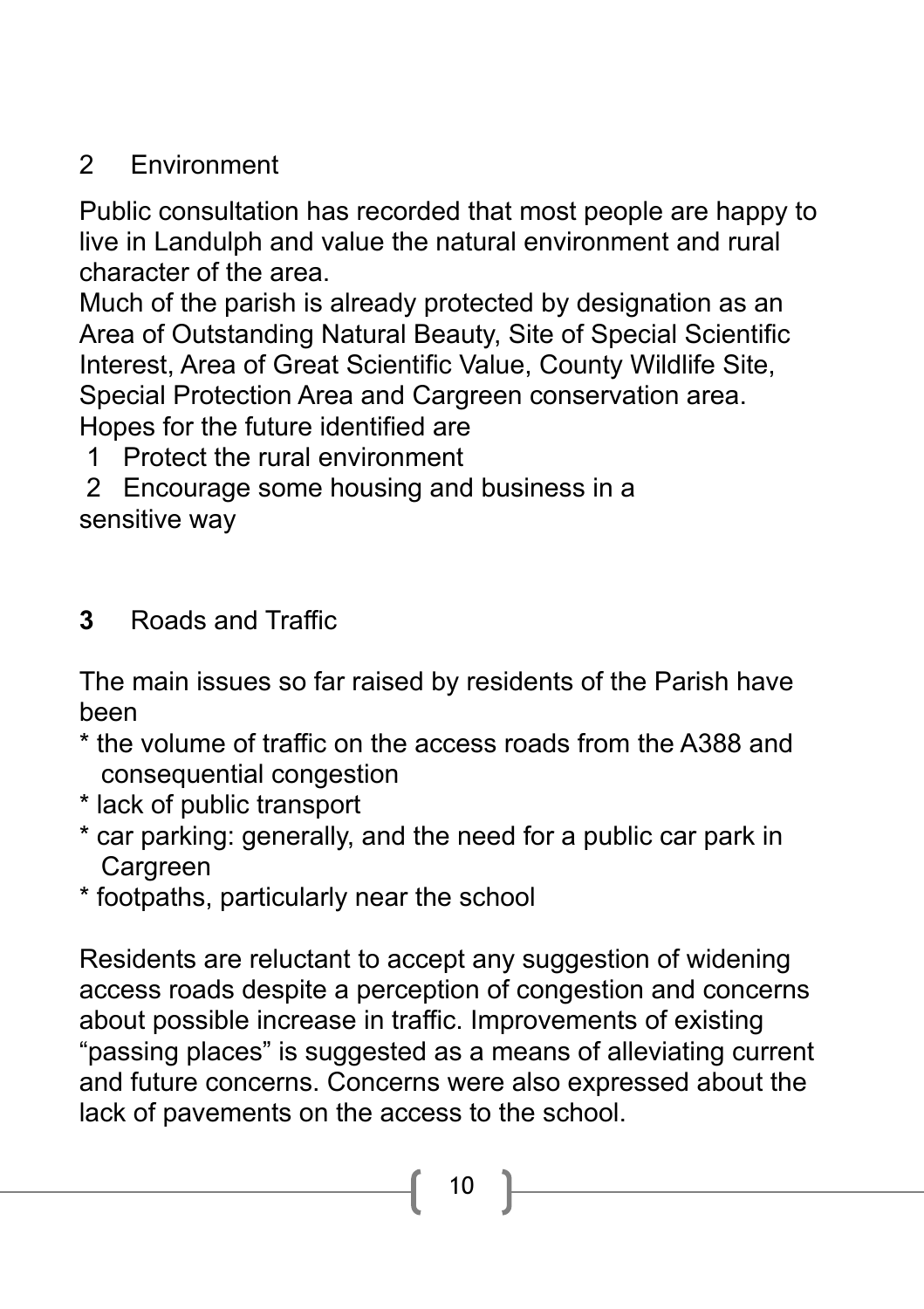#### **4** Business

The consultation in November 2015 included a specific meeting for those running businesses in the parish. This together with the open day in May 2016 suggested that there is support for workshops and small business premises. Work from home is considered important but limited by poor broadband provision in some areas. The school is regarded very positively by the whole community and as an employer is an important part of the business of Landulph.

## **5** Energy

Public consultation suggests an increase in renewables. There is concern about the visual impact on the parish of large scale developments for solar and wind farms.

#### 6 Wellbeing

The design of the built environment, and access to the natural spaces, impacts on health and wellbeing. Spatial planning and the design of homes, buildings, public spaces, neighbourhoods and transport routes can help promote or hinder other upstream health factors such as crime, physical activity and access to healthy food. It also impacts on the wider social environment supporting or hindering community engagement.

healthy behaviours, all make a dontribution to social inequalities Communities are important for physical and mental health and well-being. The physical and social characteristics of communities, and the degree to which they enable and promote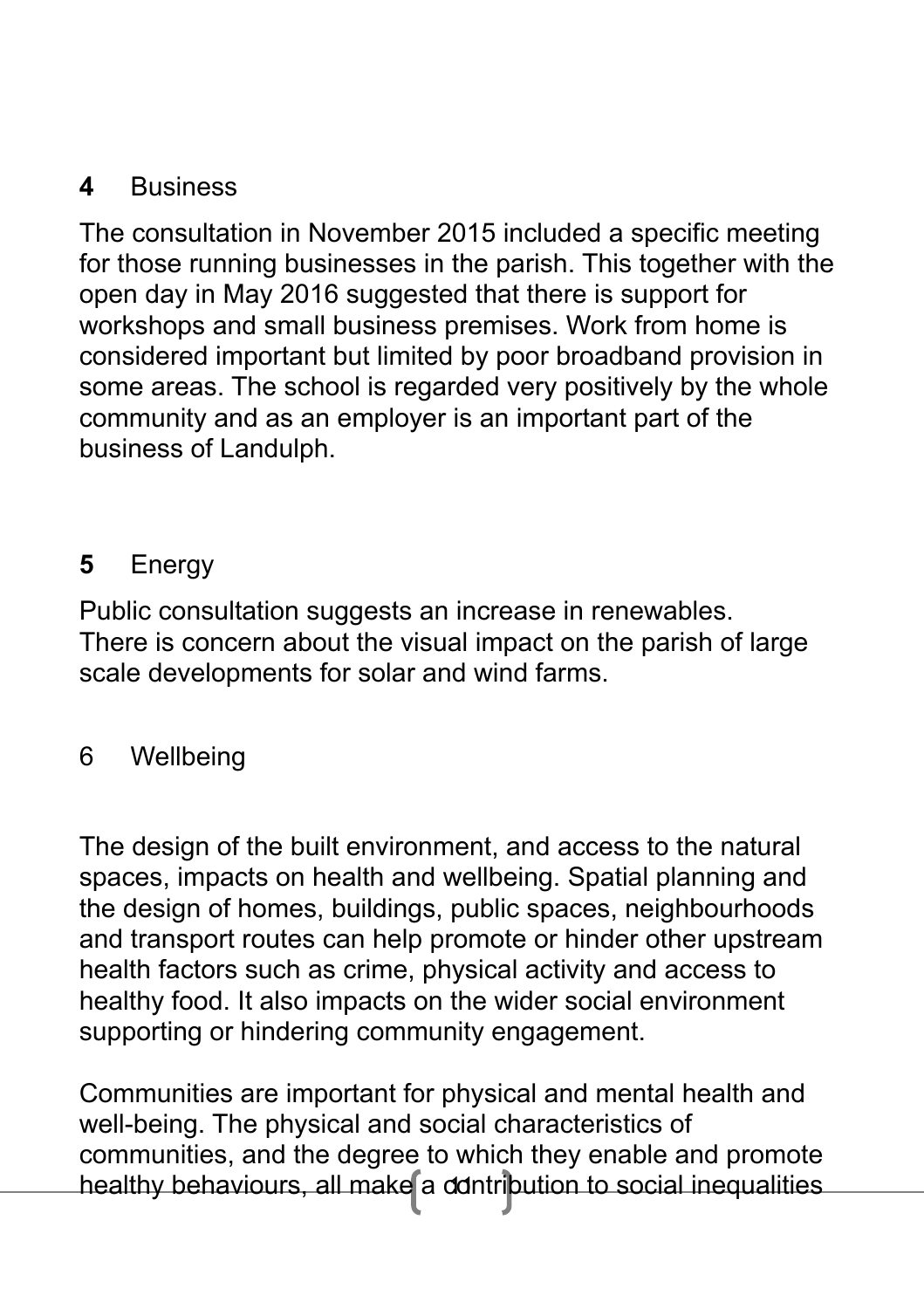in health. Much of what is recommended for reducing health inequalities - active travel (for example walking or cycling), public transport, energy-efficient houses, and availability of green space, healthy eating, and reduced carbon-based pollution - will also benefit the sustainability agenda.

NDPs must conform with the strategic elements of the Local Plan, including the provision of health infrastructure and other local facilities. Policy 16 of the emerging Cornwall Local Plan includes a policy on health and wellbeing that encourages:

• Maximising the opportunity for physical activity, including sports and leisure

• Provision of green and open spaces for communal and social use with good access to the natural environment

- Provision for growing local food
- Maximising the opportunity for active travel.

The following is uplifted from the Open Day May 2016 report:

"Two main overarching themes emerge with relation to the quality of *life in the parish. The largest number of comments relate to the AONB with mentions specifically from some about the river and views of the* river. The AONB status is clearly very important to many with people *liking the views, the beauty and the environment and probably supporting one comment that we do not wish to turn the village into a* t*wn.* 

*Community spirit in one form or another is valued by many. The parish is clearly seen as supportive and friendly with the inference*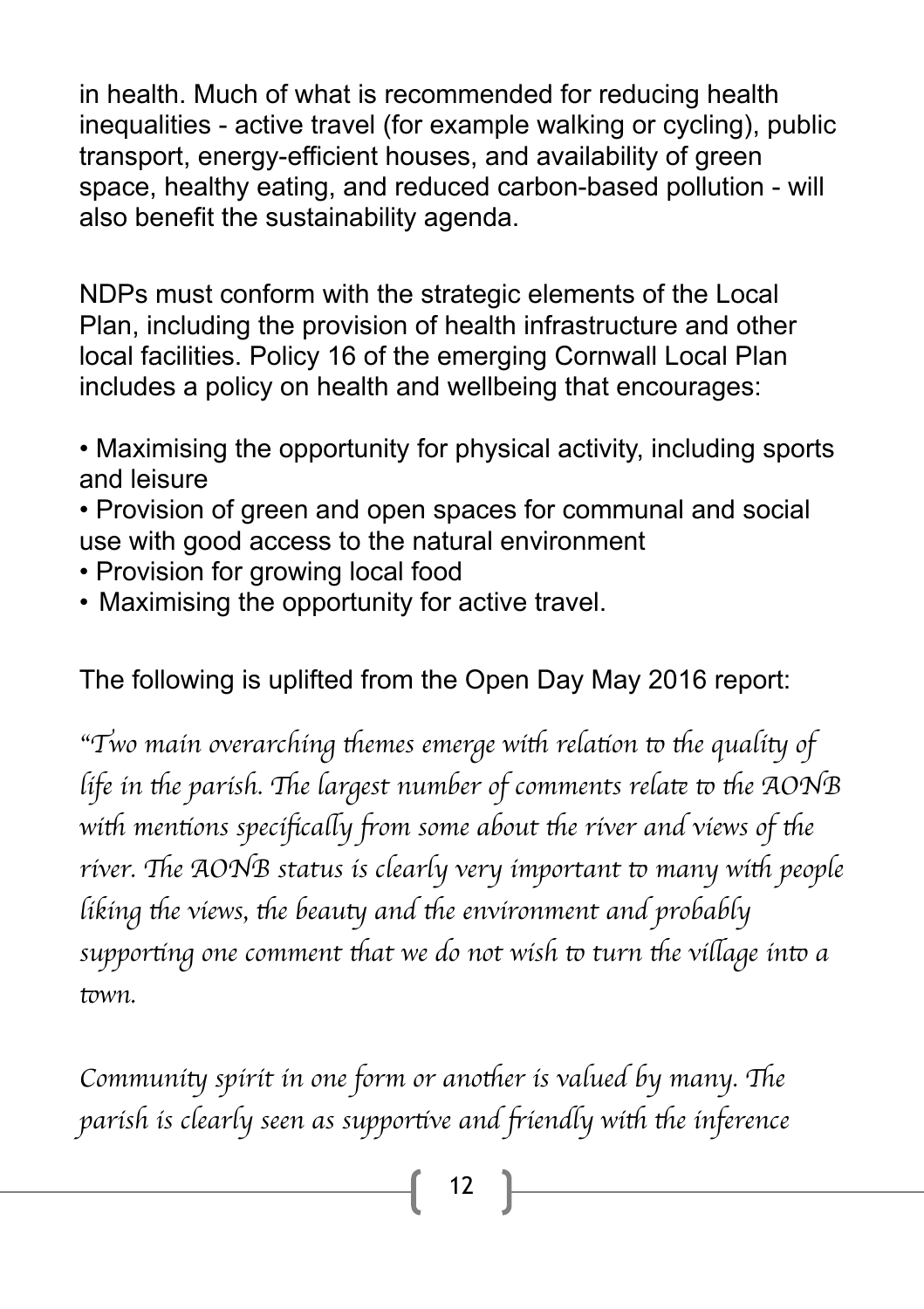*being of an underlying self-genera*t*ng feel good fac*t*r. Any po*t*n*t*al change* t*at may al*t*r* t*is should be avoided at a*l *cost.*"

## **What happens next ?**

We will analyse the feedback you give us. We will amend the policies to reflect your views We will produce a draft plan Cornwall Council will examine the plan to ensure that it is in line with national and local planning policies

Then Cornwall Council will organize a referendum of everyone on the electors list.

If the majority agree to the plan it will become part of the statutory planning process.

All future planning applications in Landulph will have to take account of the polices in the plan.

| If you want more information |                                |
|------------------------------|--------------------------------|
| Our website.                 | landulphplan.org.uk            |
| facebook                     | landulph community             |
|                              | neighbourhood development plan |
|                              |                                |